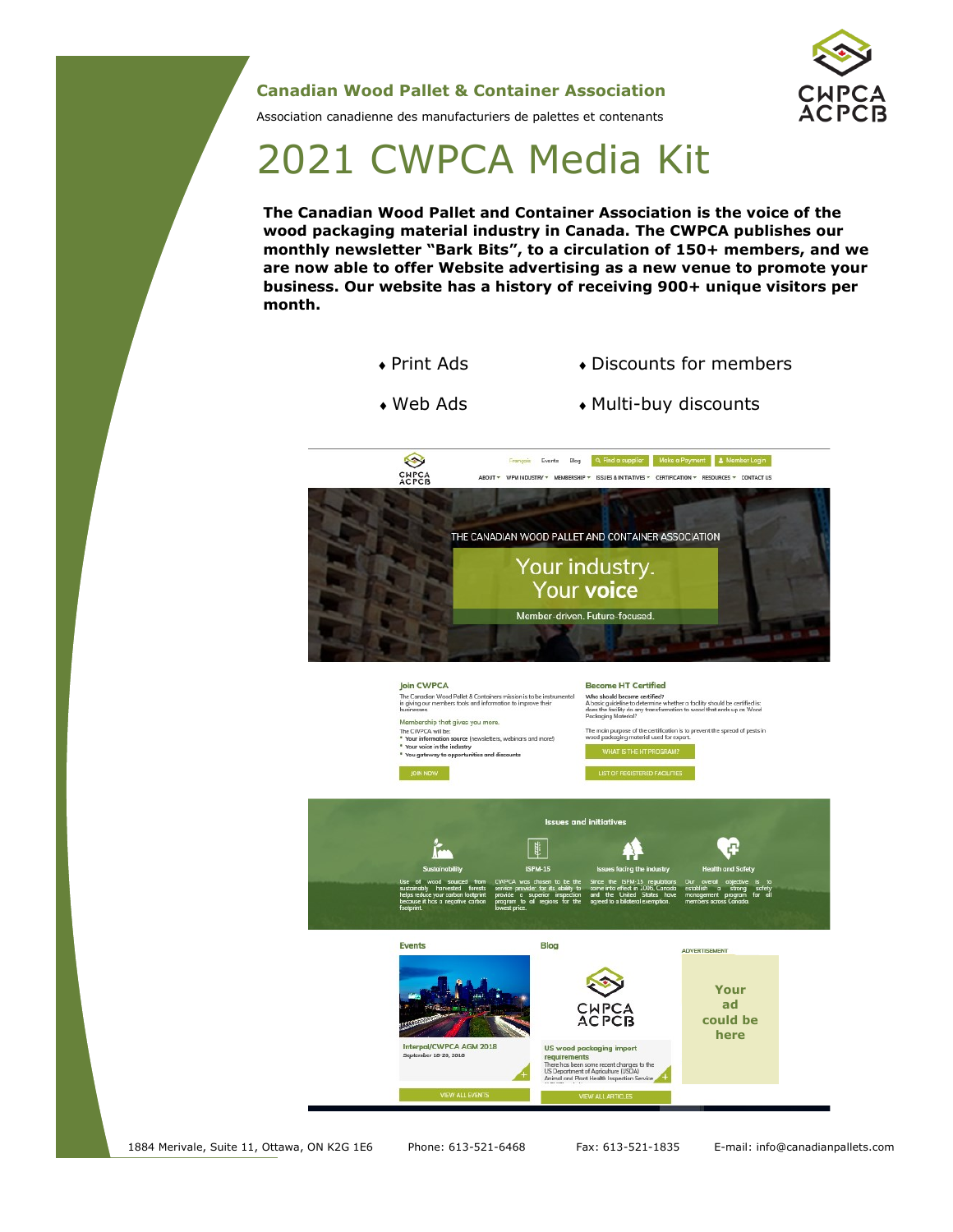### **Canadian Wood Pallet & Container Association**

Association canadienne des manufacturiers de palettes et contenants



# Ad Dimensions

## **Print Ads**



- Acceptable formats include: jpg, eps, tiff
- Minimum resolution 300 dpi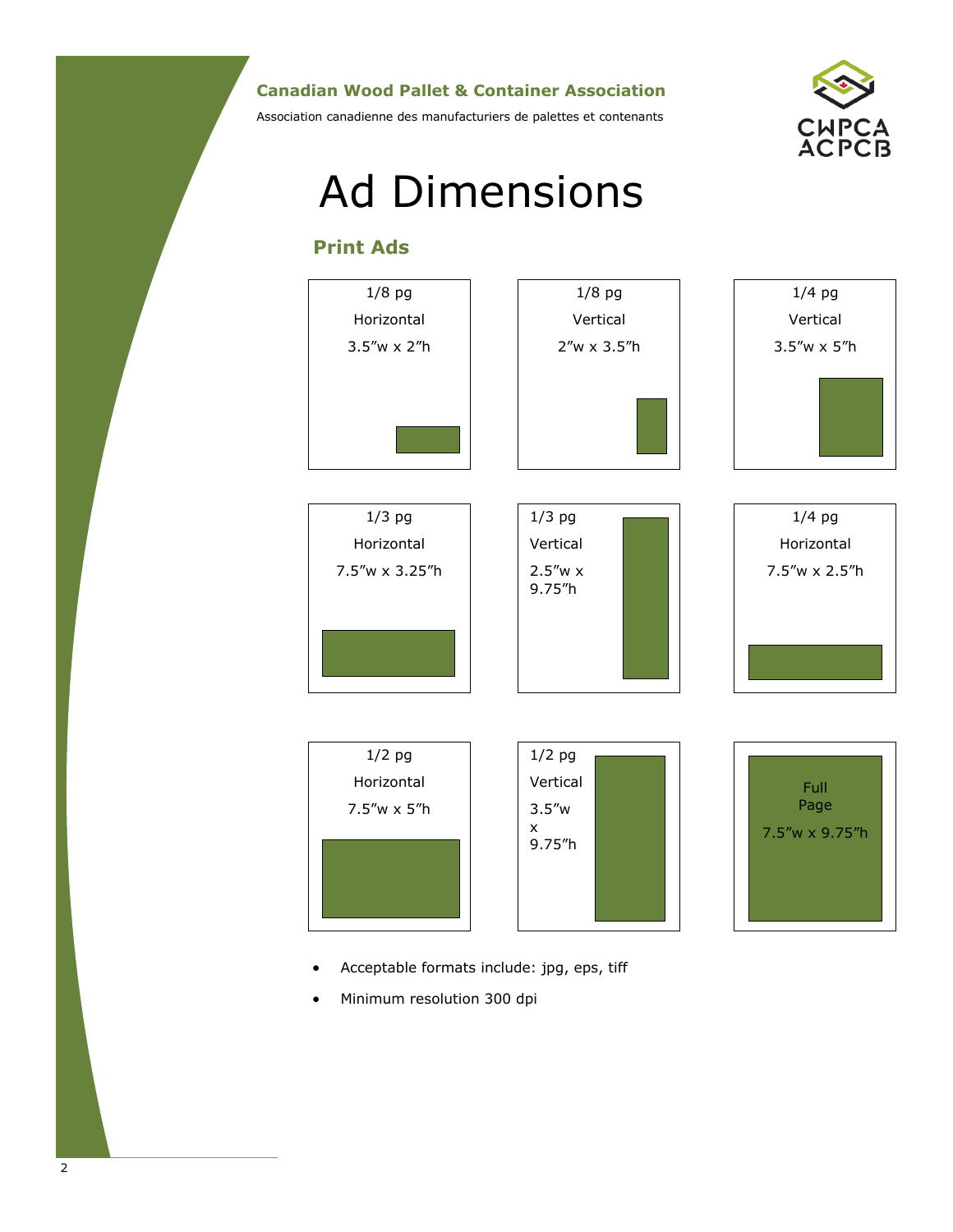#### **Canadian Wood Pallet & Container Association**

Association canadienne des manufacturiers de palettes et contenants

# Terms & Conditions

The placement of advertisements in Bark Bits and on the CWPCA website requires a signed Advertising Agreement. The signed Agreement must be received prior to printing.

**ADVERTISING DEADLINES:** Advertising materials are due by the 15th of the month preceding. If new advertising copy is not received by the issue's ad file deadline from the advertiser, the publisher of Bark Bits will insert the ad that was most recently placed.

**FILE SPECIFICATIONS:** All ads must be electronic files. A high-quality proof should accompany all ads. Ads in .jpg, .eps and .tif formats are acceptable. Image resolutions must be no less than 300 dpi and should be CMYK.

Web Ads: Minimum resolution 300 dpi. Ads in .jpg, .png and .gif formats are acceptable.

**AD SUBMISSION:** All ads should be emailed by the ad file deadline specified above to lori.devlin@canadianpallets.com.

**PLACEMENT:** Ad placement is based on publisher's discretion unless you have reserved one of the premium positions (inside front cover, inside back cover, back cover) and have received confirmation on your reservation. All premium positions are based on a firstcome, first-reserved basis.

Ads on the CWPCA website appear on a random rotating basis on every page.

**INSERTS:** Print inserts may be considered and are subject to quote and content approval by CWPCA.

**PAYMENT TERMS:** Advertisers must pay for their ads in advance of publication. An invoice will be issued at the time space is reserved. Payment is due upon receipt (in advance of publication). There are three options for payment:

- You will receive a 10% discount if you purchase 12 ads and pay for all ads in advance.
- Alternatively, you can pay monthly. Credit cards on file will be charged the 1st day of the month. Post-dated cheques must be dated the 1st of every month.

\* Purchase twelve website ads and receive a 10% discount on print ads.

**CANCELLATIONS AND REFUNDS:** Advertising cancellations must be submitted via email (lori.devlin@canadianpallets.com) or fax 866-375-1835, 30 days (one month) in advance of your cancellation date (i.e., notice to cancel a July ad must be submitted by June 1). If advertising has been purchased at a multi-buy rate, and cancelled at any time before all ads have run, the refund will be reduced to reflect the unit price of the number of ads published pre-cancellation.

**CONDITIONS:** The content of both print and web advertisements are subject to approval by the Canadian Wood Pallet & Container Association and its governing Board of Directors. Placement of advertising in Bark Bits assumes agreement with all stated policies in this agreement. Previous acceptance of an advertiser under these guidelines does not guarantee continued acceptance. Ads are reviewed on a case-by-case basis. Rates subject to change. When new rates become effective, advertisers with a signed agreement will retain their existing rates for the duration of their agreement.